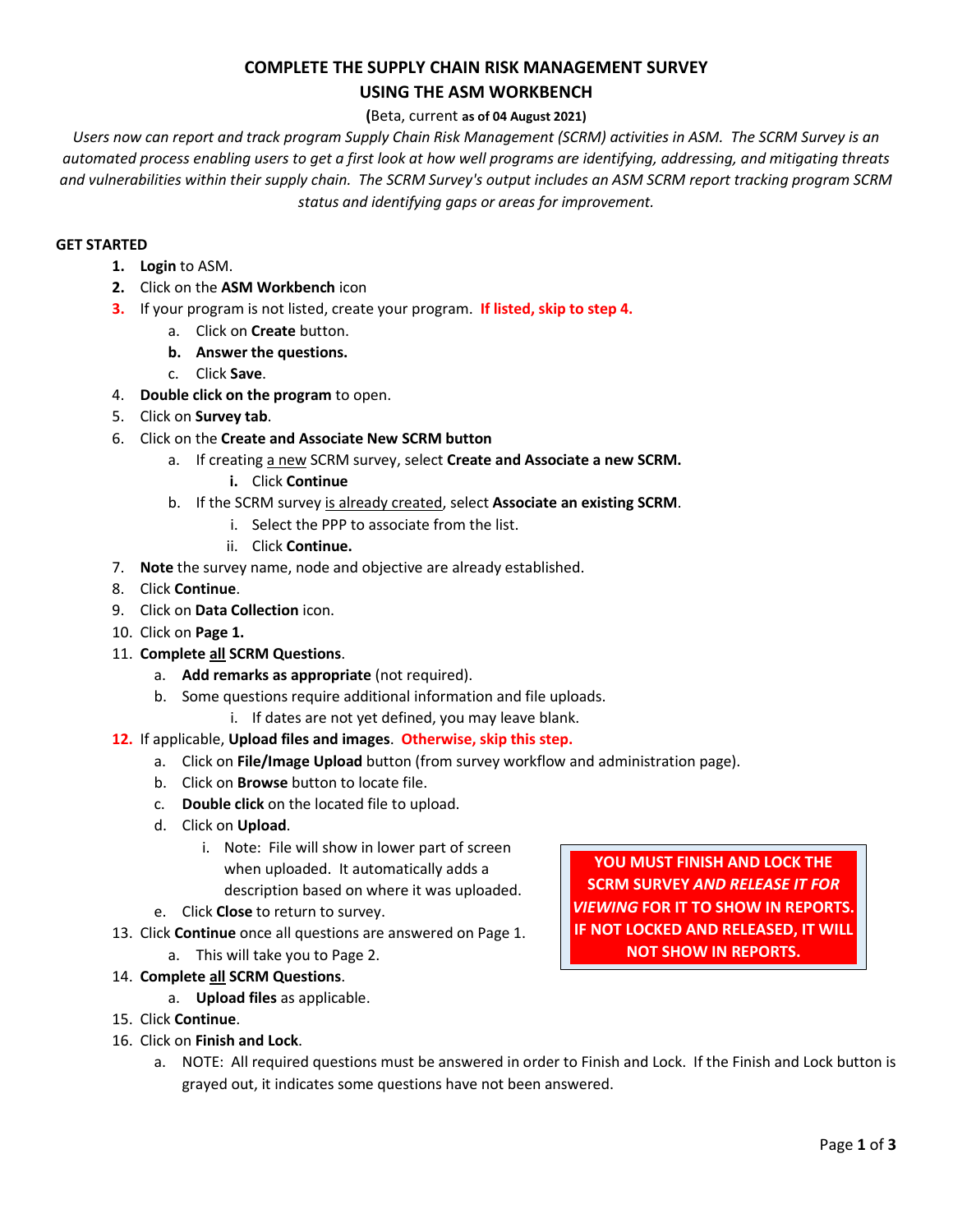- b. Also note any work completed **is in an unreleased state** meaning others cannot see it until you release the work to see it. If you need to share it with others as the SCRM surevy is being completed, do so by following the steps in the [Share a Survey](#page-1-0) section.
- 17. Click on **Return to ASM Program.**
- 18. Click on the **Survey tab.**
- 19. Click on the **Release for viewing** button next to the SCRM survey hyperlink**.**
	- a. **Note:** This is a toggle button. If the button reads "Release for viewing, this indicates it is not visible to others and will not be available for reports. If the buttons reads "Unrelease for viewing", this indicates it is visible and available for reports.
- 20. **Logout** of ASM**.**

### <span id="page-1-0"></span>**SHARE A SURVEY**

If you are working with others to complete a SCRM survey, you can share the survey with others who also have ASM access.

- **1.** Click on the **ASM Workbench** icon
- 2. **Double click on the program** to open.
- 3. Click on **Survey tab**.
- 4. Click on the **survey link** to share.
- 5. Click on **Share this Survey** button.
- 6. Select **who** you want to share it with.
- 7. Select the appropriate **permissions.**
	- a. Choose Read only if you want the user to look at it but not be able to edit it.
	- b. Choose Read/Write if you want them to be able to edit it.
- 8. Click on **Back to Survey.**
- 9. Click on **Return to ASM Workbench** *or* **Logout of ASM**.

### **ASSOCIATE AN EXISTING SCRM SURVEY TO YOUR PROGRAM**

- **1. Login** to ASM.
- **2.** Click on the **ASM Workbench** icon
- **3.** If your program is not listed, create your program. **If listed, skip to step 4.**
	- a. Click on **Create** button.
	- **b. Answer the questions.**
	- c. Click **Save**.
- 4. **Double click on the program** to open.
- 5. Click on **Survey tab**.
- 6. Click on the **Create and Associate New SCRM button**
- 7. Select **Associate an existing SCRM**.
- 8. **Select the SCRM survey** to associate from the list.
- 9. Click **Continue**.
- 10. Click on the **Release for viewing** button next to the survey hyperlink (if ready to include in (reports).
	- a. **Note:** This is a toggle button. If the button reads "Release for viewing, this indicates it is not visible to others and will not be available for reports. If the buttons reads "Unrelease for viewing", this indicates it is visible and available for reports.
- 11. **Logout** of ASM**.**